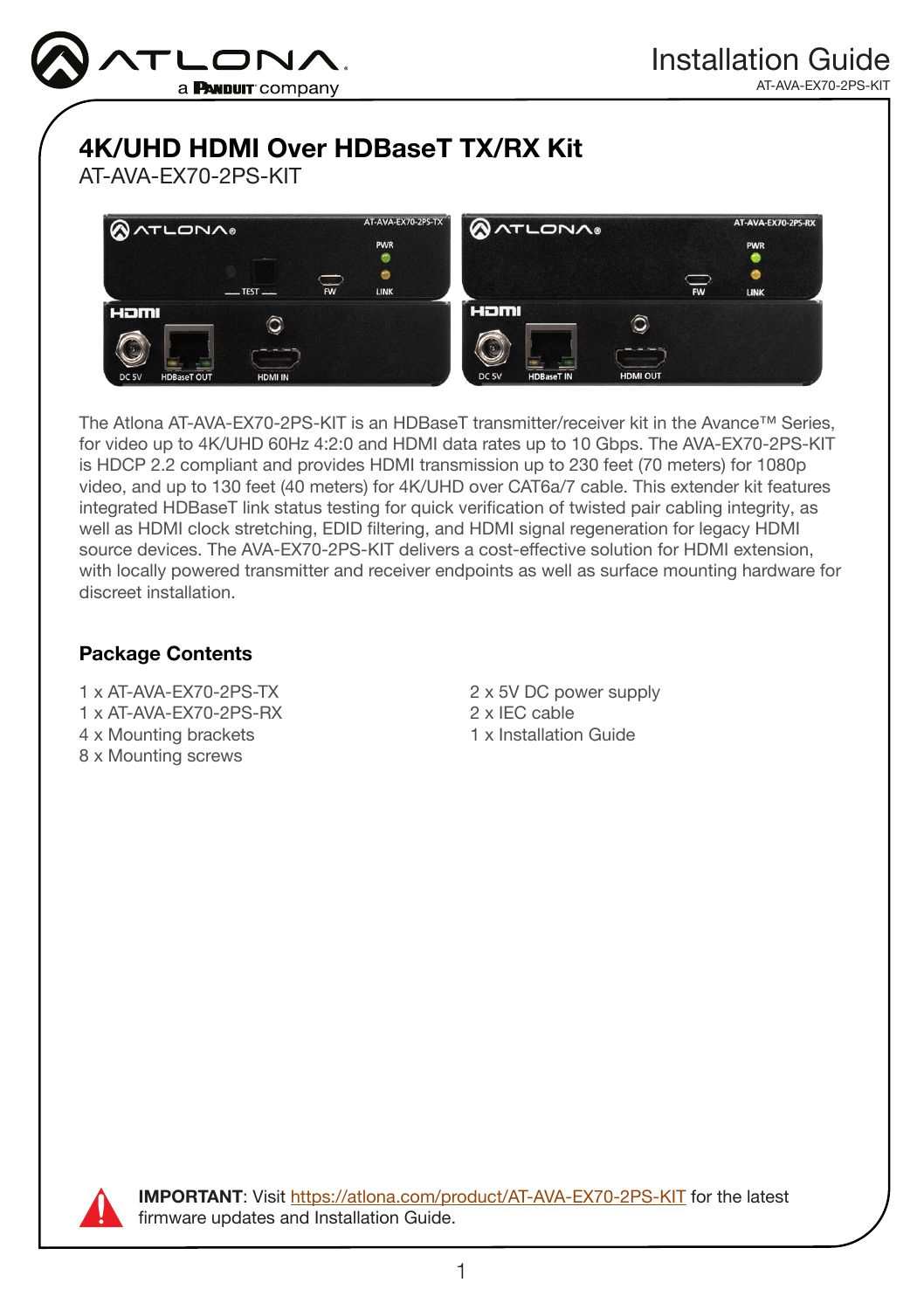

# Panel Descriptions



#### 1 TEST

Quick and easy test for category cables. Use the button to start the test and the LED to determine pass or fail.

#### 2 FW

Connect a micro-USB to USB-A type cable from this port to a computer, to update the firmware.

#### 3 POWER and LINK LEDs

The power LED will illuminate green when receiving power. The link LED will glow yellow when signal is being sent/received between the transmitter and the receiver.

#### 4 DC 5V

Connect the included power supply to this port.

#### 5 HDBaseT OUT

Connect an HDBaseT cable from this port to the HDBaseT IN port on the receiver.

#### 6 HDMI IN

 $\sim$ Connect an HDMI cable from a source to this port. e.g. HDR BluRay Player

### HDBaseT LED Descriptions



#### a Green LED

When a category cable is connected and receiving signal this LED will be illuminated. If no cable or signal is being received, the LED will be off.

#### 7 FW

Not used at this time.

#### 8 POWER and LINK LEDs

The power LED will illuminate green when receiving power. The link LED will glow yellow when signal is being sent/received between the transmitter and the receiver.

#### 9 DC 5V

Connect the included power supply to this port.

#### 10 HDBaseT IN

Connect an HDBaseT cable from this port to the HDBaseT OUT port on the transmitter.

#### 11 HDMI OUT

Connect an HDMI cable from this port to an HDMI display.

#### b Yellow LED

This LED displays the status of the HDBaseT firmware. When the LED is blinking slowly, the firmware is good. If the LED is blinking rapidly or off, there is no firmware or the firmware has been corrupted.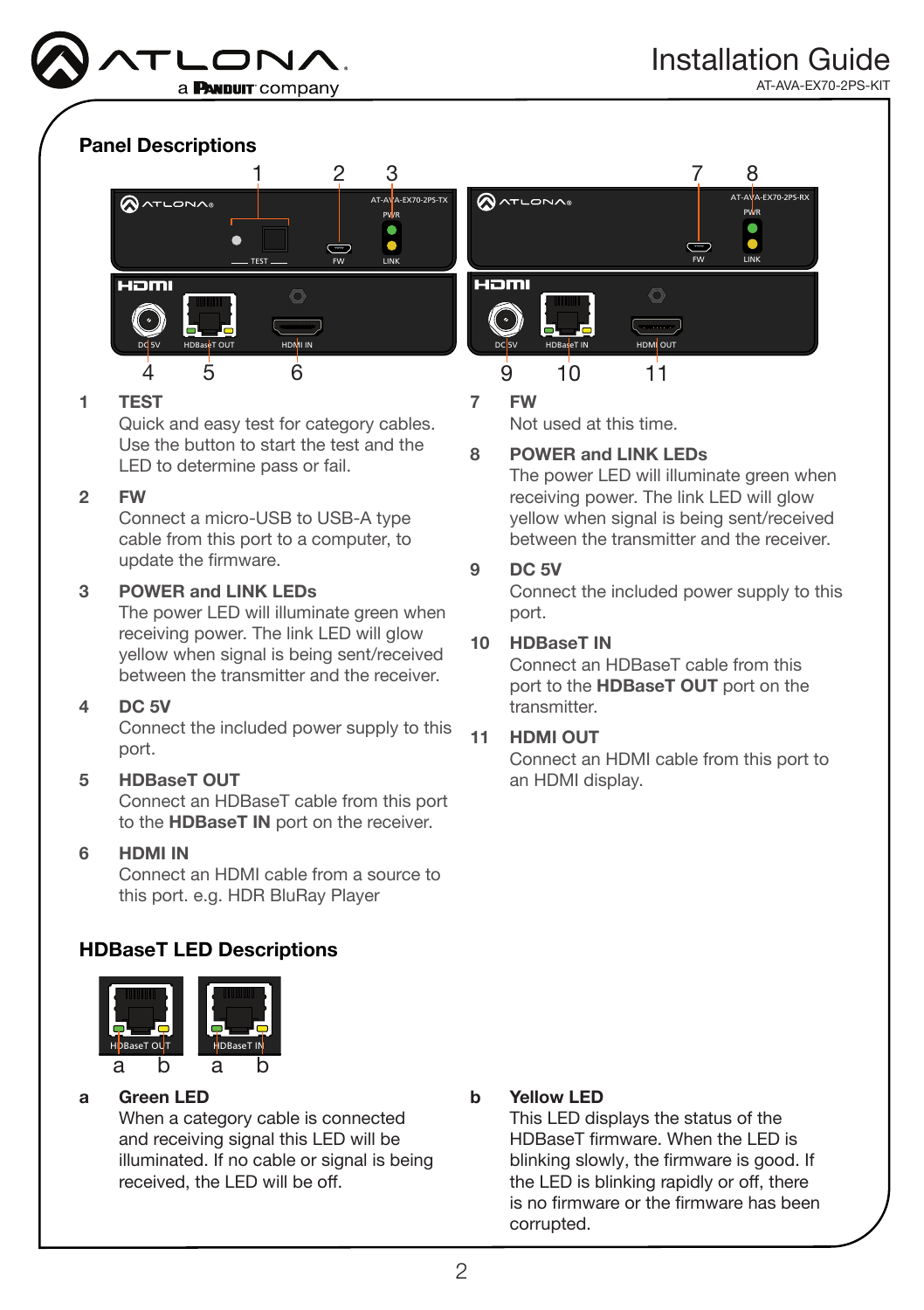

## Mounting Instructions

The AT-AVA-EX70-2PS-KIT includes two mounting brackets and four mounting screws each, which can be used to attach the units to any flat surface.

- 1. Position one of the mounting brackets, as shown below, aligning the holes on the side of the enclosure with one set of holes on the mounting bracket.
- 2. Use the enclosure screws to secure the mounting bracket to the enclosure.
- 3. Repeat the above steps to attach the second mounting bracket to the opposite side of the unit.



4. Mount the unit using the oval-shaped holes, on each mounting bracket. If using a drywall surface, a #6 drywall screw is recommended.



NOTE: Mounting brackets can also be inverted to mount the unit under a table or other flat surface.



#### Installation

- 1. Connect a source to the **HDMI IN** port on the transmitter.
- 2. Connect a display to the **HDMI OUT** port on the receiver.
- 3. Connect an category cable, from the HDBaseT OUT port on the transmitter, to the **HDBaseT IN** port on the receiver.
- 4. Connect the included 5V power supplies into the transmitter and receiver.
- 5. Connect power supply to an AC outlet.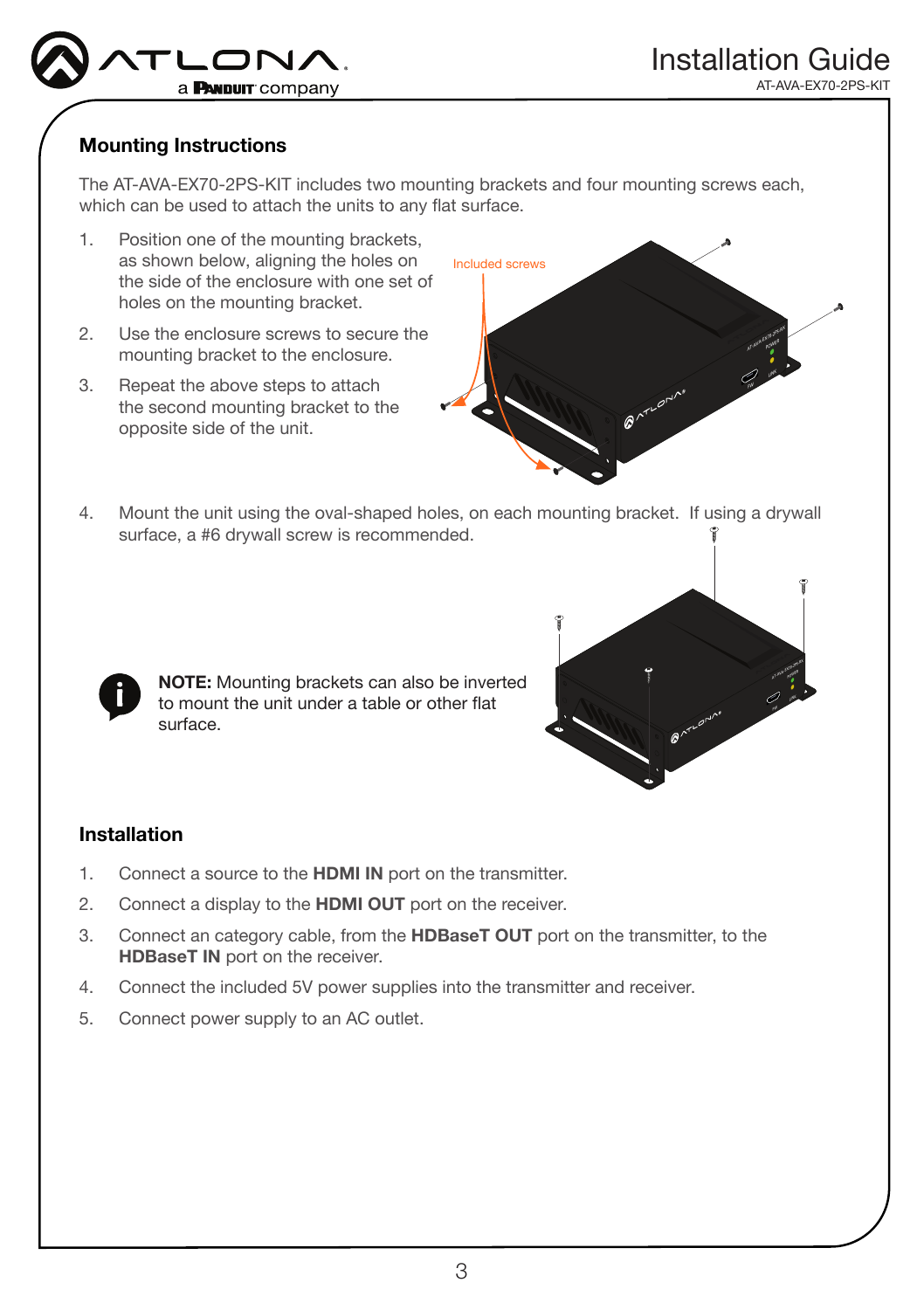# Cable Recommendation Guidelines

Refer to the tables below for recommended cabling when using Altona products with HDBaseT. The green bars indicate the signal quality when using each type of cable. Higher-quality signals are represented by more bars.

| Core                     | Shielding        | CAT <sub>5e</sub> | CAT <sub>6</sub> | CAT <sub>6a</sub> | CAT7 |
|--------------------------|------------------|-------------------|------------------|-------------------|------|
| Solid                    | UTP (unshielded) |                   |                  |                   | N/A  |
|                          | STP (shielded)   |                   |                  |                   |      |
| Performance Rating (MHz) |                  | 350               | 500              | 600               | 800  |

IMPORTANT: It is recommended to use UTP6A [\(https://atlona.com/product/utp6a/](https://atlona.com/product/utp6a/)) and STP6X (<https://atlona.com/product/stp6x/>) if a stranded/patch cable is needed. These cables have been tested and approved to work with these extenders for full functionality.

| Cable*  | Max. Distance @ 4K   | Max. Distance @ 1080p |
|---------|----------------------|-----------------------|
| CAT5e/6 | 115 feet (35 meters) | 200 feet (60 meters)  |
| CAT6a/7 | 130 feet (40 meters) | 230 feet (70 meters)  |

\*Atlona recommends TIA/EIA 568-B termination for optimal performance.

# TEST

The transmitter has the ability to test the HDBaseT cable quality through the front panel. Press the test button on the front panel of the transmitter to start the test, the LED will display the testing results.



#### Button:

- Blue Blinking: The test is running properly and the button will blink 10 times during the testing process.
- Red Light: There is no signal for the test to check.

#### LED:

- No Light: There is no HDBaseT cable plugged in.
- Blinking: There is no HDBaseT signal coming through.
- Solid Green: The HDBaseT cable is good.
- Solid Yellow: One or two HDBaseT pairs are not working, reterminate the cable.
- Solid Red: Multiple pairs are not working. Reterminate the cable and if the LED turns yellow or red again, replace the cable.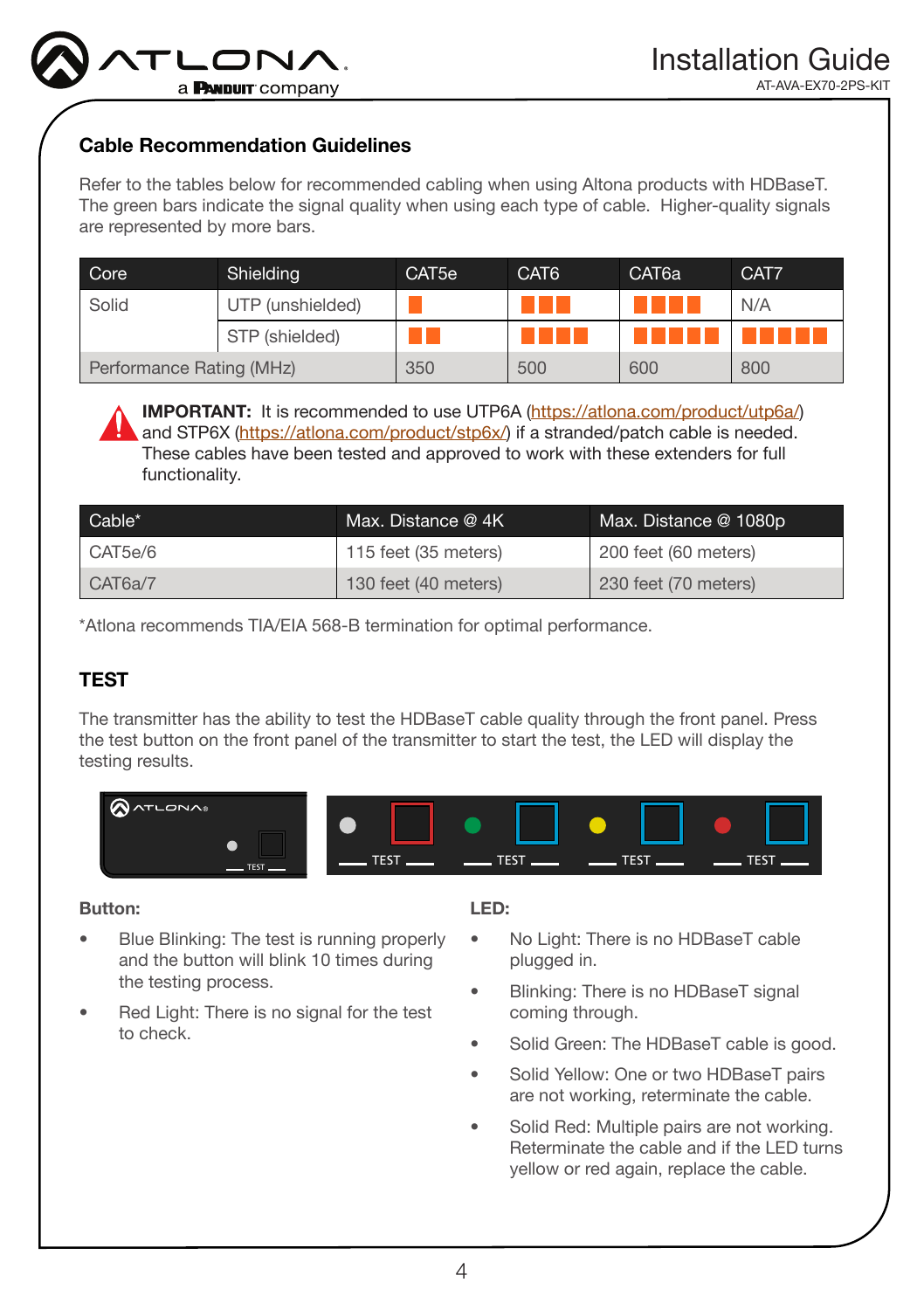

## Updating Firmware

- 1. Download the firmware .zip file from the firmware tab located at [https://atlona.com/product/](https://atlona.com/product/AT-AVA-EX70-2PS-KIT) [AT-AVA-EX70-2PS-KIT](https://atlona.com/product/AT-AVA-EX70-2PS-KIT).
- 2. Unzip the .bin file to an easy to locate area of the local PC.
- 3. Connect the transmitter's FW micro USB port to a PC using a micro USB to USB A cable (purchased separately).
- 4. The PC should automatically detect the unit and display the autorun options. Select the view files in folder option. A new window will open.
- 5. If there are any files inside the folder, delete them, otherwise drag and drop the .bin file into the folder. While the firmware loads to the unit, the green power LED on the front panel will flash. This process can take up to 5 minutes to complete.
- 6. Once the green LED goes solid, disconnect the unit from the PC. The firmware update is finished.



NOTE: Only the transmitter will be used for updating firmware. The receiver will be updated once it has been connected to the transmitter if it is not connected at the time of the firmware update.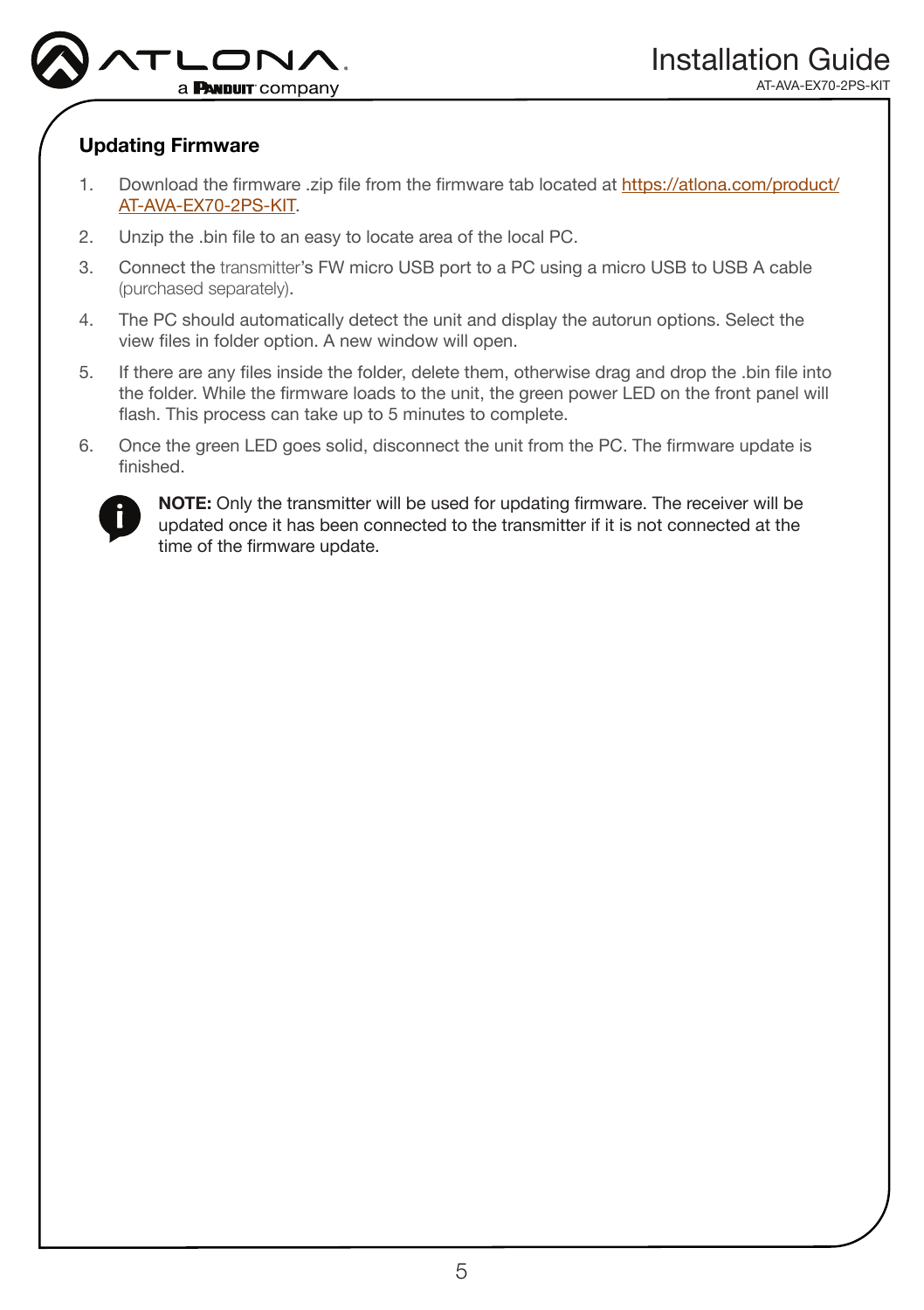

Notes

AT-AVA-EX70-2PS-KIT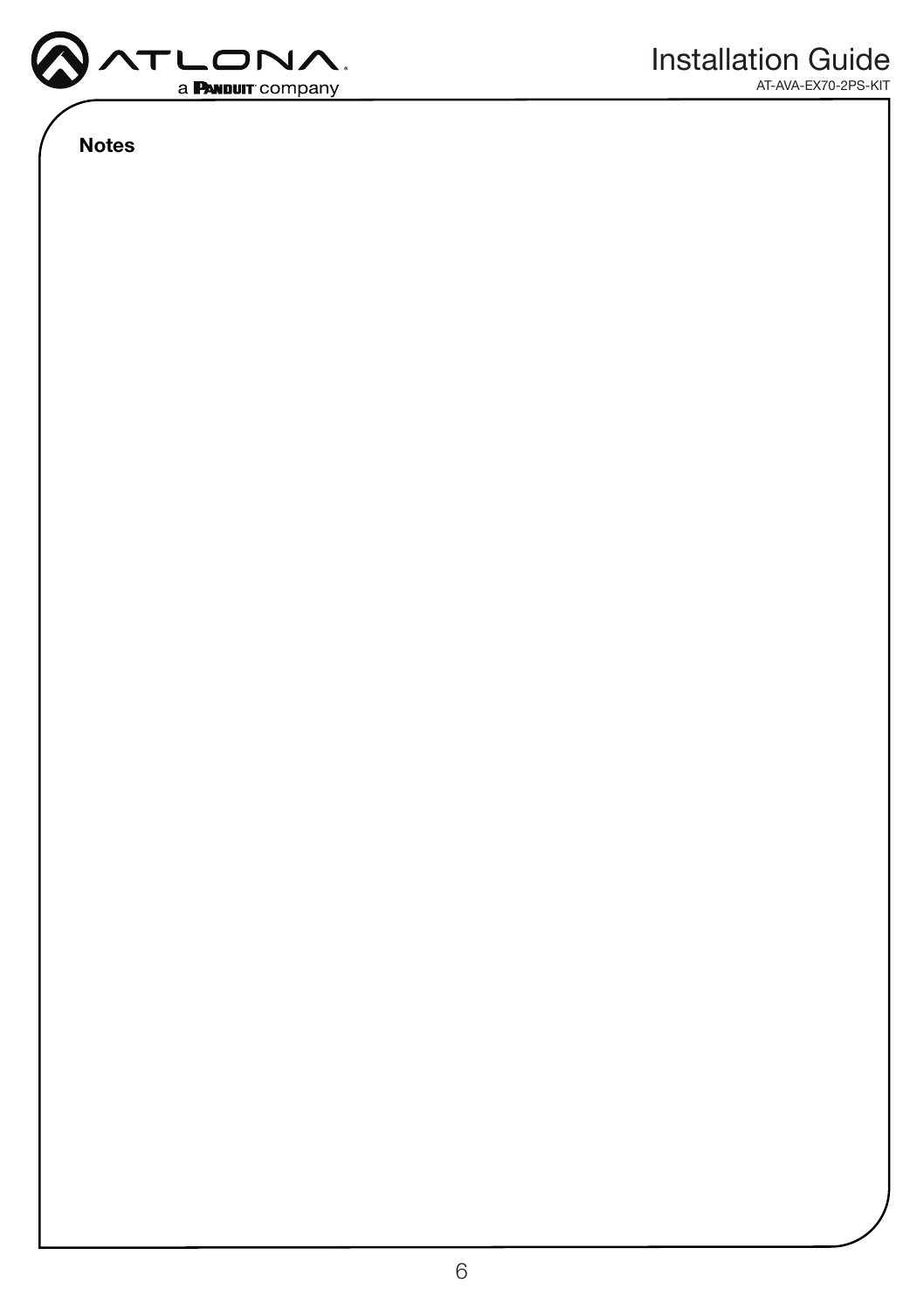

Notes

AT-AVA-EX70-2PS-KIT